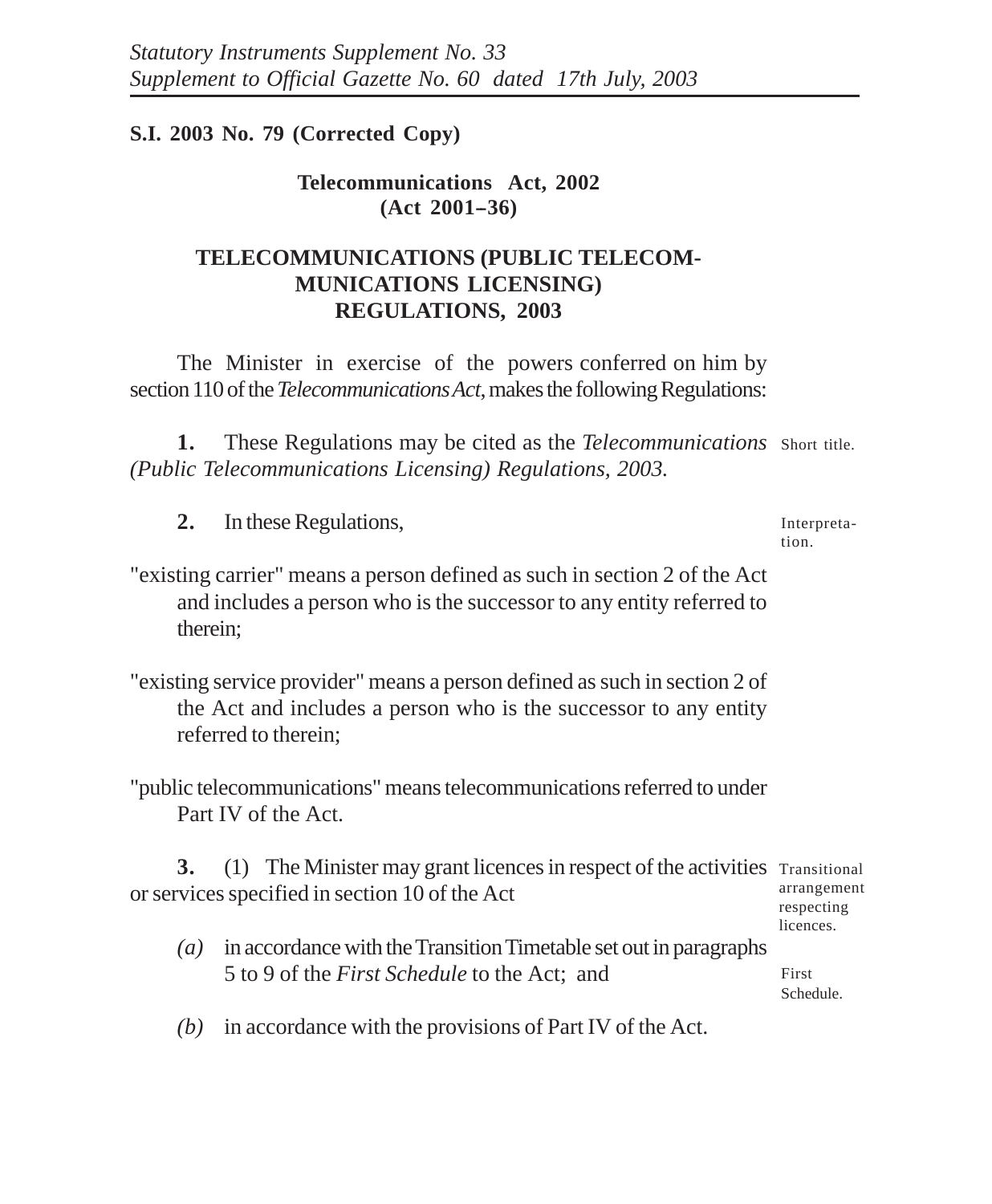telecommunications service (2) A person who is the holder of a licence in respect of an existing

- *(a)* shall retain the licence until it expires or is earlier revoked; and
- *(b)* where a renewal of the licence is required, shall apply for a renewal in accordance with the Act and Regulations.
- **4.** (1) A person who is desirous of obtaining

for licence.

Application

- *(a)* a carrier licence,
- *(b)* a service provider licence;
- *(c)* a dealer's licence; or
- *(d)* a VSAT licence

as required under section 10(1)*(a)*, *(b), (d)* and *(e)* respectively of the Act shall apply to the Minister for the appropriate licence.

- (2) An application for a licence under paragraph (1)
- *(a)* shall be in accordance with section 11 of the Act;

*(b)* shall be in the relevant form set out in the *Schedule* to these Regulations;

- **STATUTORY INSTRUMENT**<br>
(2) A person who is the holder of a licence in respect of an existin<br>
telecommunications service<br>
(a) shall retain the licence until it expires or is earlier revoked; an<br>
(b) where a renewal of th *(c)* shall contain the information regarding the structure and finances of the applicant as set out in Parts B, C, D, E, F, G and H of the *Schedule* accompanied by an undertaking in writing that the applicant shall discharge the obligations specified in section 11(2)*(a)* of the Act; and
	- *(d)* shall contain such additional information as is required to enable the Minister to determine whether the applicant is in compliance with section 11(2) of the Act.

Schedule.

Schedule.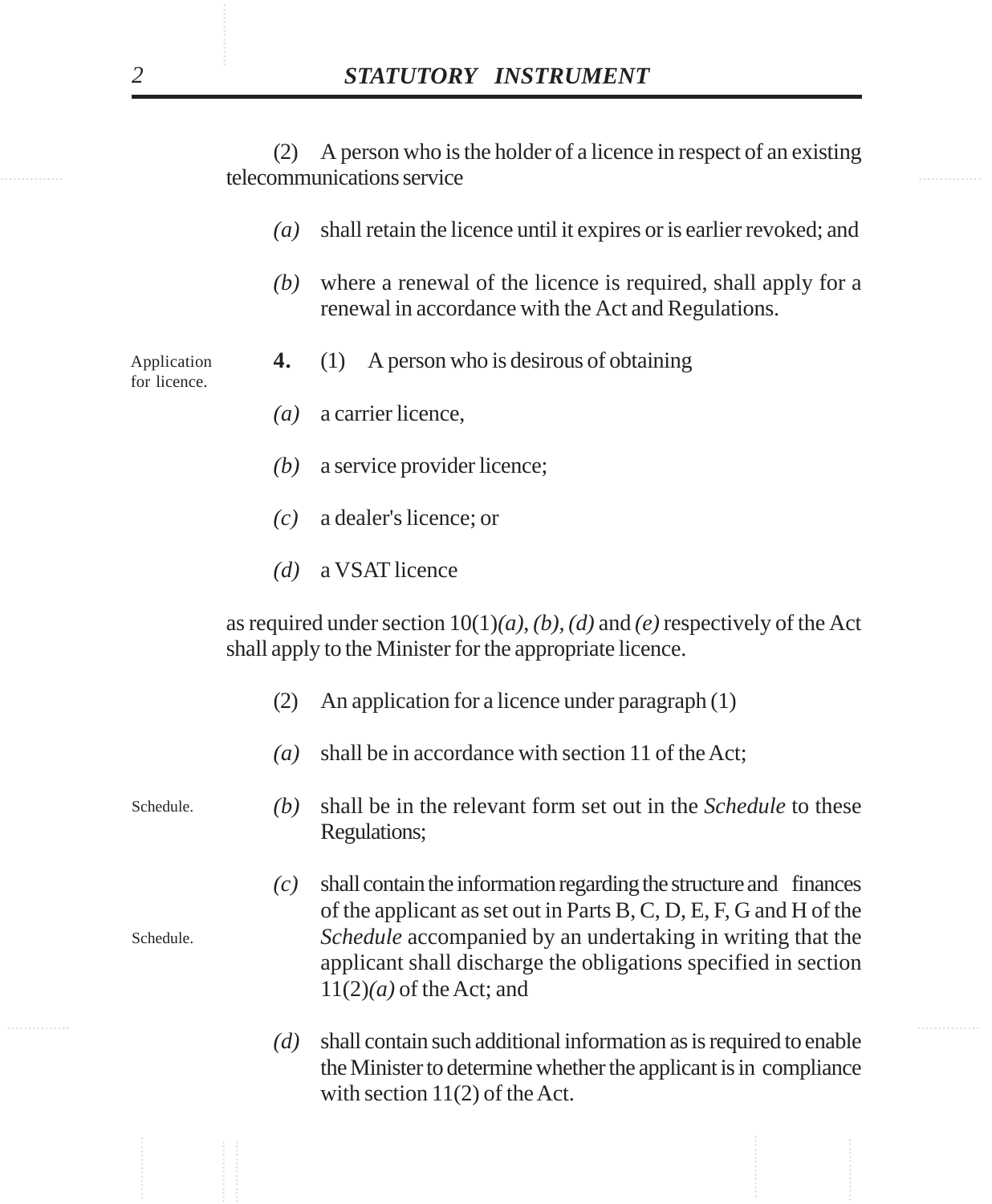**STATUTORY INSTRUMENT** 3<br>(3) There shall be paid in respect of every application referred to in paragraph (1), at the time of making the application, a non-refundable (3) There shall be paid in respect of every application referred to in paragraph (1), at the time of making the application, a non-refundable application fee as set out in the *Telecommunications (Licensing Fees)* S.I. 2003 *Regulations, 2003.* No. 78.

> (4) Where a person referred to in paragraph (1) requires the use of spectrum, in respect of the service for which the licence is sought, that person shall at the time of making an application pursuant to that paragraph, also make an application for a spectrum licence in accordance with the relevant provisions of the *Telecommunications (Spectrum Management* S.I. 2003 *and Licensing) Regulations, 2003*. No.

(5) A person referred to under paragraph (1) shall submit such information as regards

- *(a)* ownership of the proposed operation for which the licence is being sought; and
- *(b)* any interests held in other operations and services for which licences are required under the Act.

(6) No licence shall be issued to an applicant who has a controlling interest in another carrier unless that applicant has first obtained the written approval of the Minister.

**5.** (1) Upon receipt of an application referred to in regulation 4 Processing the Minister shall review the application and determine whether of applications.

*(a)* any further information is required to process the application; or

*(b)* the application should be approved or refused and

notify the applicant accordingly.

(2) Where additional information is required to enable a determination to be made respecting the application, the Minister shall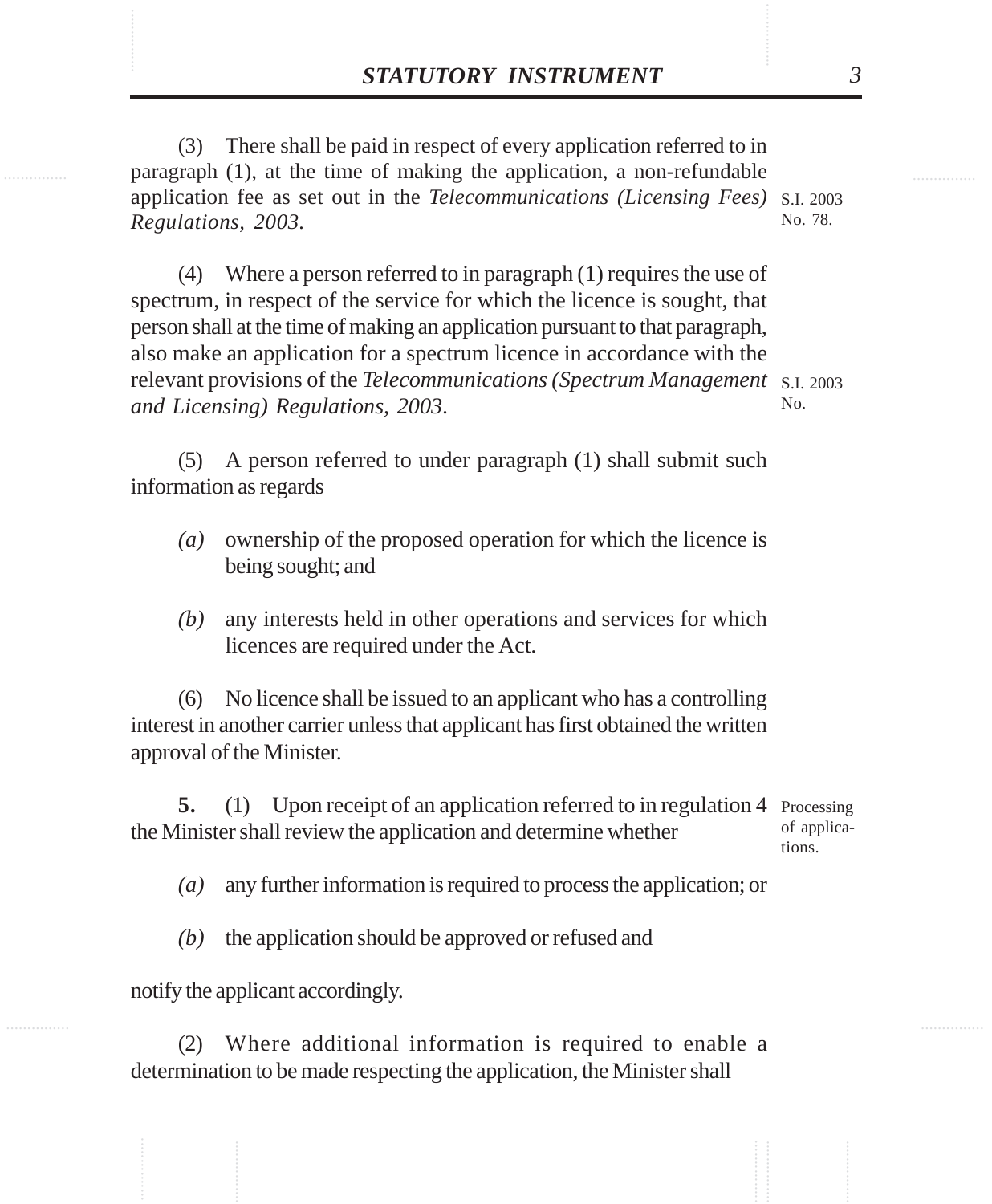- and  $\blacksquare$ *(a)* request, in writing, the submission of the additional information; and
	- *(b)* specify the time within which the information referred to in paragraph (1) is to be provided.

**6.** (1) The information contained in an application or submitted in connection with an application shall be accurate and complete. Accuracy and completeness of informa-

**STATUTORY INSTRUMENT**<br>
(a) request in writing, the submission of the additional information<br>
and<br>
(b) specify the time within which the information referred to i<br>
paragraph (1) is to be provided.<br>
second to consider the (2) Where before the grant or refusal to grant a licence referred to in paragraph (1) information submitted with an application is no longer accurate and complete in all material respects, the applicant shall immediately notify the Minister of that fact andwithin 10 business days, amend or request the amendment of its application so as to furnish such additional or corrected information as may be appropriate.

(3) Notwithstanding paragraph (2) the Minister may, where good cause is shown for a delay in the submission of the information required under that paragraph, receive such information within a later period as is stipulated in writing.

(4) Where an applicant fails to inform the Minister of any inaccuracies or incompleteness of the information or to supply the additional or corrected information as requested in sub-paragraph (2), a licence issued on the basis of the information submitted shall be revoked.

**7.** (1) Subject to regulation 6, where an application does not comply with the Act or these Regulations the Minister shall, inform the applicant in writing of the non-compliance and notify the applicant that the defect must be corrected within 21 business days from the date of the notice. Refusal of

> (2) Where the applicant fails to correct the application within the period specified in paragraph (1) the application shall be refused.

> (3) The refusal of an application by reason of the non-compliance with this regulation shall not prejudice the submission of a new application.

tion.

applications.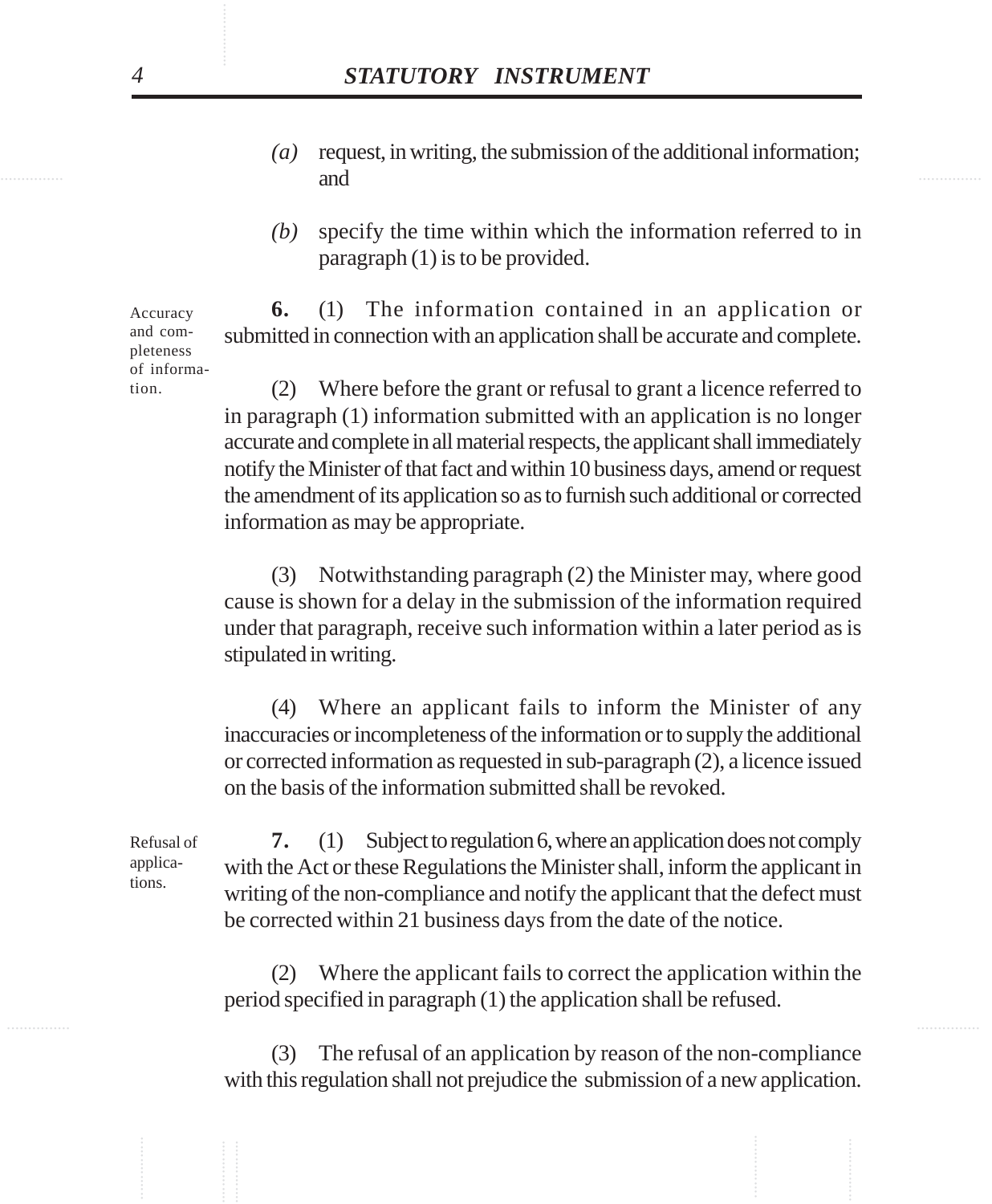**STATUTORY INSTRUMENT** 5<br> **8.** The Minister shall make a final determination with respect to an Determina-<br>
application taking into account all the considerations specified in sections 4 tion of the **8.** The Minister shall make a final determination with respect to an Determinaapplication taking into account all the considerations specified in sections 4, 11 and 12(1) of the Act. tion of the Minister.

**9.** (1) The applicant shall be notified of the decision of the Minister Notifica-

tion of Minister's decision.

- *(a)* within 3 months of the date of the receipt of the application by the Minister; or
- *(b)* in a case involving non-compliance referred to in regulation 7, within 3 months from the date when the defect was corrected.

(2) Notwithstanding paragraph (1), where the Minister, with good reason, requires more time to consider an application, the applicant shall be so informed not later than 30 days from the date the decision was to have been issued, shall be given the reason for the delay; and shall be provided with a reasonable estimate of the time when the Minister can be expected to give his decision.

(3) The conditions under which a licence is granted under this Act shall be non-discriminatory.

(4) For the purposes of paragraph (3), "non-discriminatory" means that

- *(a)* there shall be similar treatment of all telecommunications providers that are of a similar type of telecommunications network or service; and
- *(b)* that no telecommunications provider or class of telecommunications providers shall be favoured over another provider or class of providers.

(5) For the purposes of paragraph (3), a licence issued to a designated universal service carrier or issued to a licensee declared to be dominant by the Minister, shall not be considered to be discriminatory in respect of terms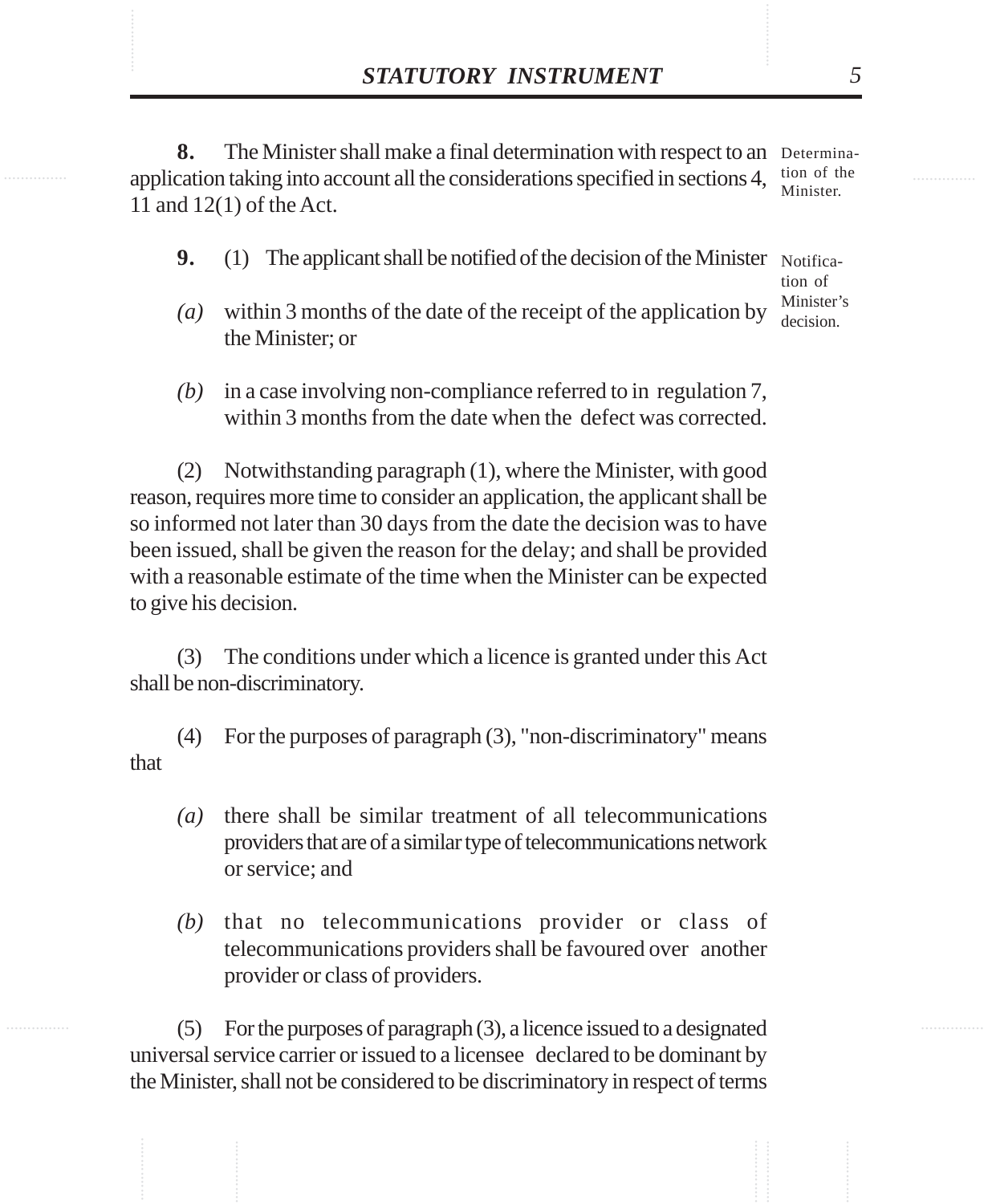obligations imposed upon the licensee as the universal service carrier or as contained in the licence that are related to the designation and a dominant provider.

**STATUTORY INSTRUMENT**<br>
contained in the licence that are related to the designation and<br>
obligations imposed upon the licence as the universal service carrier or a<br>
adominant provider.<br>  $10$ , (1) The Minister may renew a **10.** (1) The Minister may renew a licence granted under the Act in accordance with the provisions of sections 11 and 12 of the Act and under these Regulations on payment of the relevant fee set out in the *Telecommunications (Licence Fees) Regulations, 2003*. Renewal of licences. S.I. 2003

No. 78.

(2) An application for the renewal of a licence shall be in the relevant form set out in the *Schedule*.

- (3) A licence shall not be renewed where the applicant
- *(a)* materially contravened the Act or any Regulations made thereunder;
- *(b)* breached a material term of its licence; or
- *(c)* defaulted on any licence fee owed to the Government.

(4) Where a licensee is desirous of renewing a carrier licence, the licensee shall apply to the Minister no later than 3 years prior to the expiry date of the licence or at such later date as the Minister determines.

- (5) Where a licensee is desirous of renewing
- *(a)* a service provider licence; or
- *(b)* a VSAT licence

the licensee shall apply to the Minister no later than one year prior to the expiry date of the licence or such later date as the Minister determines.

............... ............... (6) The Minister may on the grant of a renewal of a licence, vary the terms of the licence if the circumstances require a variation and it is reasonable to do so.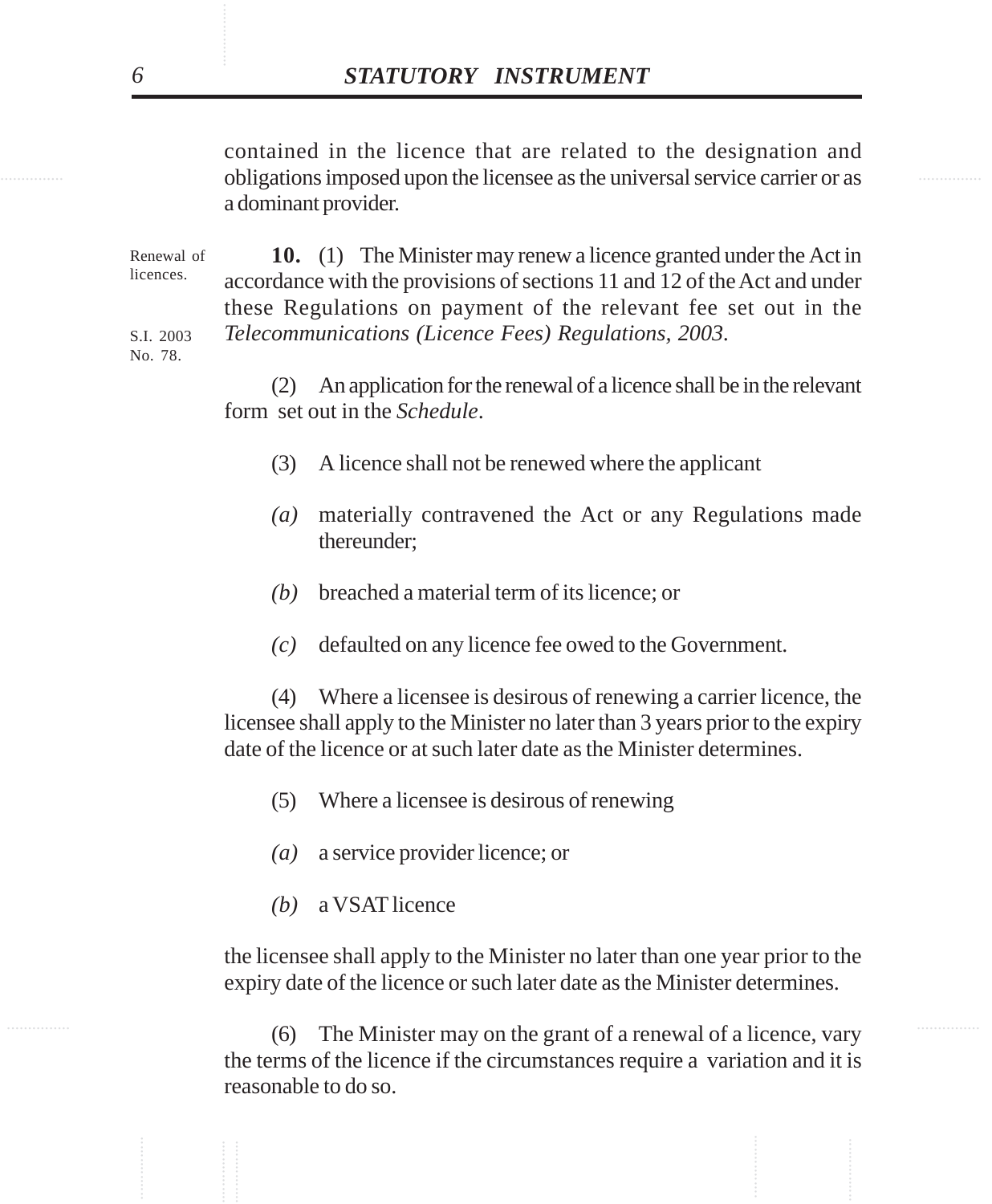**STATUTORY INSTRUMENT** 7<br> **11.** (1) Where a modification of a licence pursuant to section 18 of Modificaton<br>
the Act is proposed, the licensee shall submit an application for modification of licence. 11. (1) Where a modification of a licence pursuant to section 18 of Modificaton the Act is proposed, the licensee shall submit an application for modification of licence. to the Minister in the relevant form.

> (2) An application for modification of a licence shall contain the statements

- *(a)* that indicate clearly the parts of the licence to be modified;
- *(b)* that set out comprehensively and accurately relevant facts and technical information respecting the modification.

(3) The Minister may request additional information in respect of an application for modification in order to determine whether to grant the modification requested.

(4) In considering a request by a licensee to modify its licence, the Minister shall take into account

- *(a)* the considerations specified in section 11 of the Act; and
- *(b)* any submission received from the licensee in relation to the proposed modification.

(5) Where the Minister determines that a request for a modification will result in substantial changes to the existing licence, the Minister may require payment of a licence modification fee in accordance with the *Telecommunications (Licence Fees) Regulations, 2003*.

|     | ommunications (Licence Tees) Regulations, 2005.             | 9.1.2003<br>No. 78.       |
|-----|-------------------------------------------------------------|---------------------------|
|     | 12. (1) Where a licensee wishes to                          | Transfer of<br>control or |
| (a) | assign its licence or any rights under the licence; or      | assignment.               |
| (b) | transfer control of operations under section 20 of the Act, |                           |

the licensee shall apply in the relevant form to the Minister for approval.

 $S. I. 2002$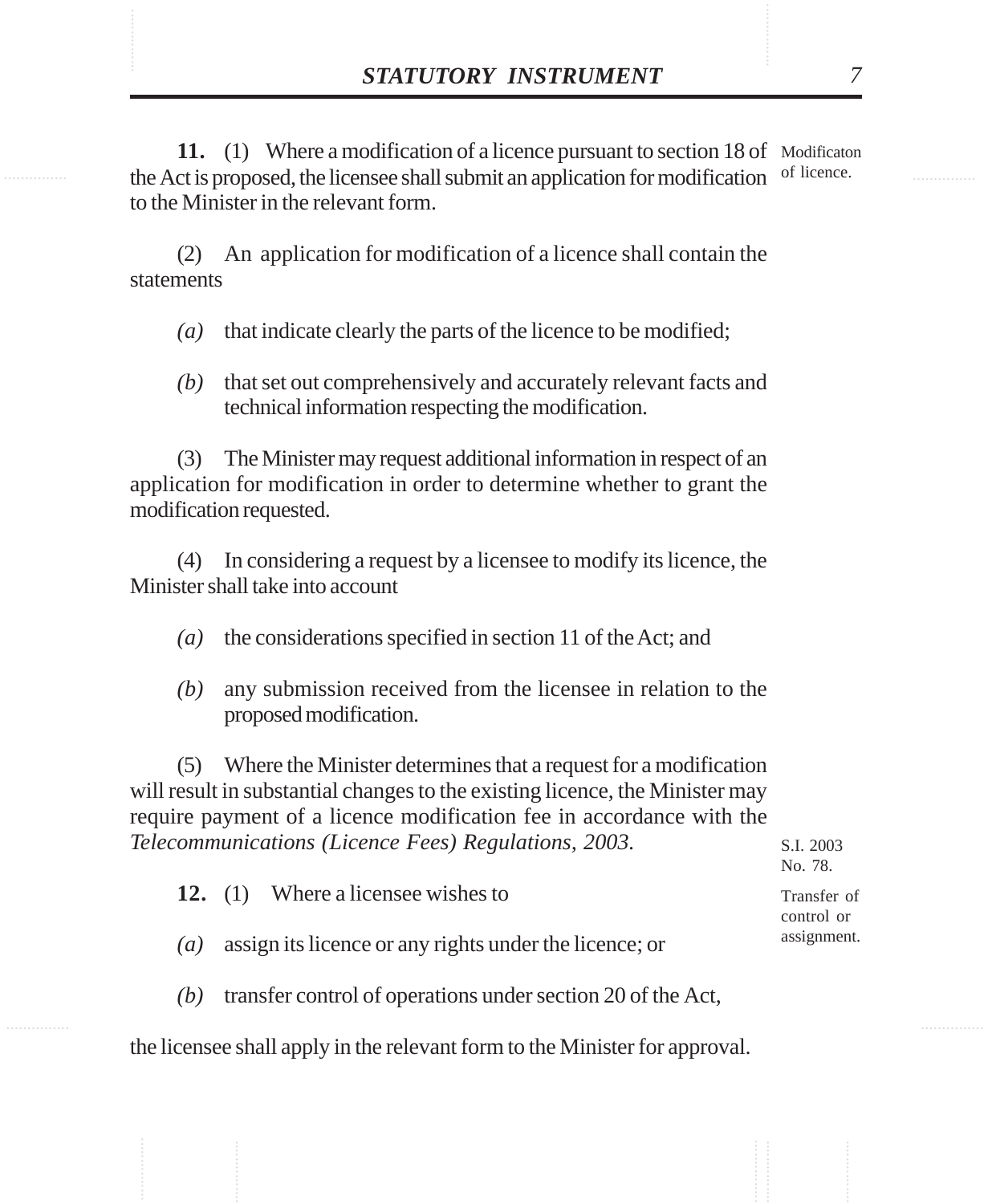or any rights under the licence until written approval has been granted by (2) The licensee shall not assign or otherwise transfer the licence the Minister.

> (3) A licensee who makes an application under paragraph (1) shall submit information supporting the legal, technical and financial qualifications of the proposed assignee or transferee.

> (4) The Minister in determining an application made under subsection (1) shall have regard to the following matters where relevant:

- *(a)* whether the assignee or transferee satisfies the criteria for the grant of a licence;
- *(b)* the circumstances of each assignment or transfer to ensure that the assignee or transferee is not unduly restricted in the management of its commercial affairs.

............... ............... ............... ............... ............... ............... **13.** The annual licence fee referred to in section 13 of the Act shall be paid no later than 30 days following the anniversary of the grant of the licence. Payment of annual licence fee.

- **14.** The Register referred to under section 21 shall contain
	- *(a)* the names of the persons to whom licences have been granted;
	- *(b)* the type of licence granted to each person;
	- *(c)* a brief description of the proposed telecommunications network, telecommunications service or VSAT facility service; and
- <u>licensee</u>. **Example 1** *n n n n n n n n n n n n n n n n (d)* an address of each licensee, each director of the licensee and the person responsible for the day-to-day management of the licensee.

Register.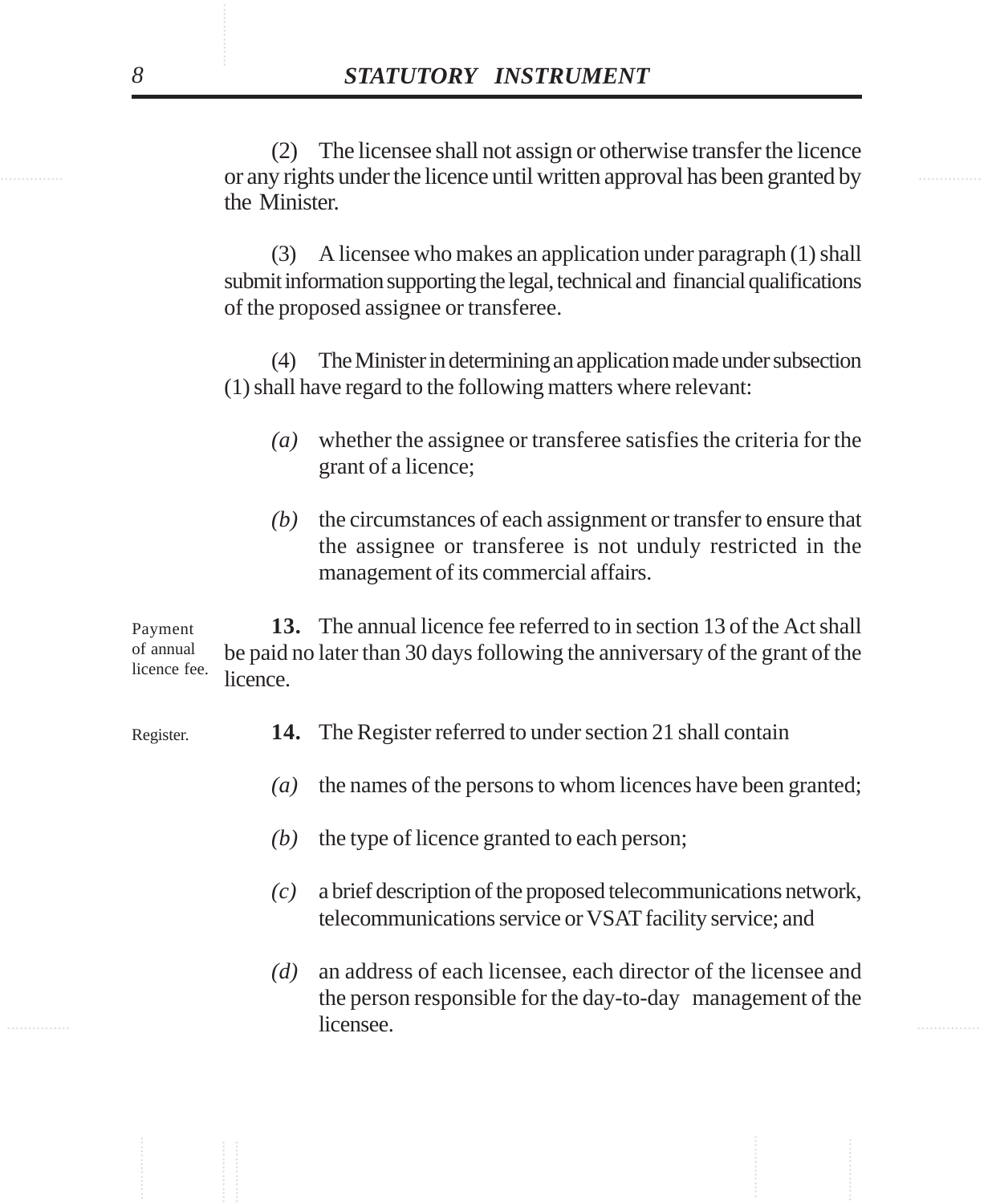# **SCHEDULE**

# PART A

*(Regulation 4 (2)(b))*

# **FORM 1**

# **APPLICANT'S DETAILS**

Please indicate whether the licence is for

|    | a carrier licence                                                        | Renewal |             | <b>New</b> |  |  |  |
|----|--------------------------------------------------------------------------|---------|-------------|------------|--|--|--|
|    | service provider licence                                                 | Renewal |             | <b>New</b> |  |  |  |
|    | dealer's licence                                                         | Renewal |             | <b>New</b> |  |  |  |
|    | <b>VSAT</b> licence                                                      | Renewal |             | <b>New</b> |  |  |  |
| 1. |                                                                          |         |             |            |  |  |  |
| 2. |                                                                          |         |             |            |  |  |  |
| 3. | Address of Applicant (registered office or principal place of business): |         |             |            |  |  |  |
|    |                                                                          |         |             |            |  |  |  |
|    |                                                                          |         |             |            |  |  |  |
| 4. | Mailing Address (if different from registered office address):           |         |             |            |  |  |  |
|    |                                                                          |         |             |            |  |  |  |
| 5. | Applicant is a (n):                                                      |         |             |            |  |  |  |
|    | Individual                                                               |         | Corporation |            |  |  |  |
|    | Unincorporate Association                                                |         | Partnership |            |  |  |  |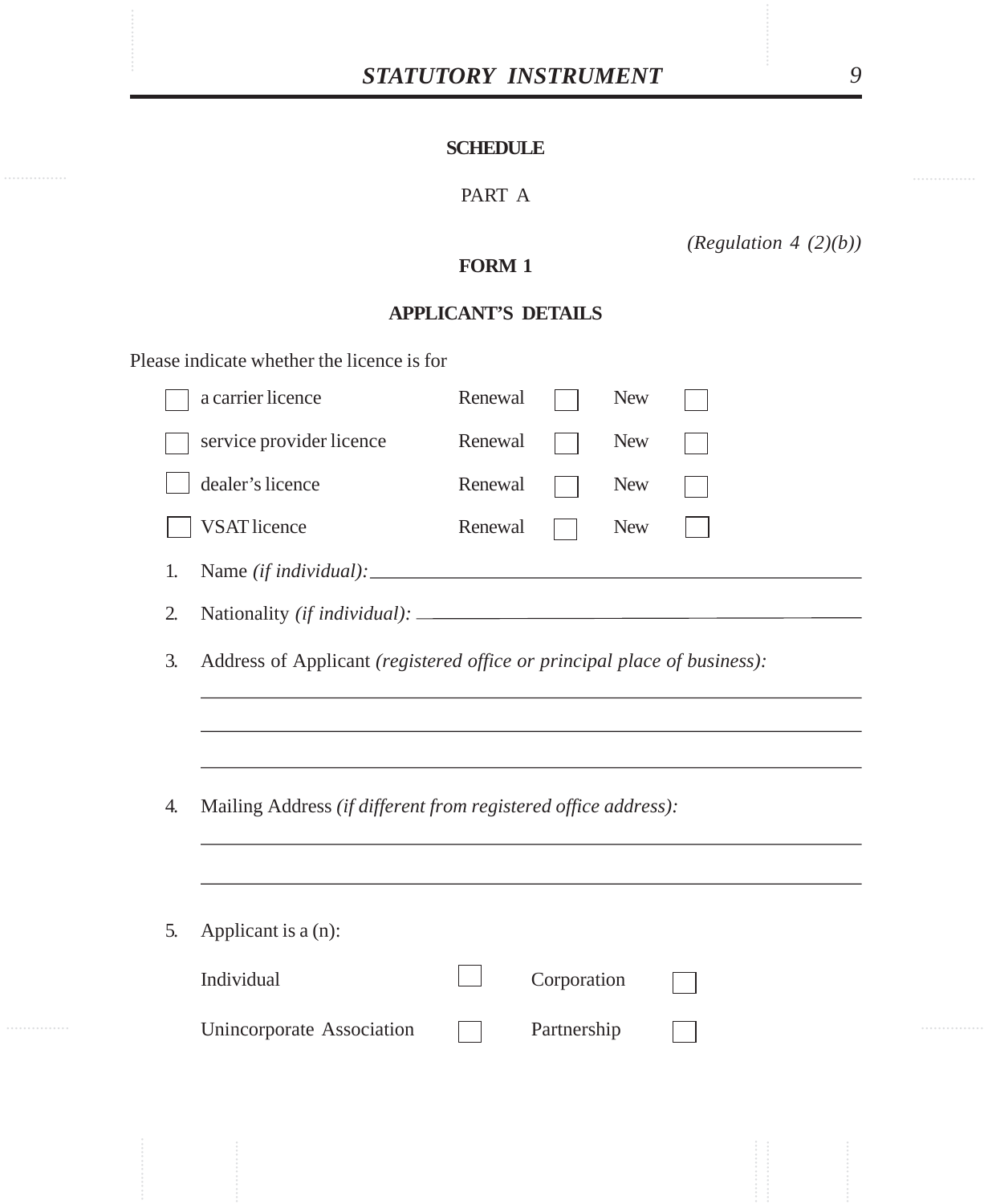|    | <b>SCHEDULE - Cont'd</b>                                                          |  |  |  |  |  |
|----|-----------------------------------------------------------------------------------|--|--|--|--|--|
|    | PART $A - Cont'd$                                                                 |  |  |  |  |  |
| 6. |                                                                                   |  |  |  |  |  |
| 7. |                                                                                   |  |  |  |  |  |
| 8. |                                                                                   |  |  |  |  |  |
| 9. |                                                                                   |  |  |  |  |  |
|    | 10. Person in Barbados to be contacted in absence of Manager:                     |  |  |  |  |  |
|    |                                                                                   |  |  |  |  |  |
|    |                                                                                   |  |  |  |  |  |
|    |                                                                                   |  |  |  |  |  |
|    |                                                                                   |  |  |  |  |  |
|    |                                                                                   |  |  |  |  |  |
|    | 11. Indicate                                                                      |  |  |  |  |  |
|    | (a) the approximate number of persons currently or to be employed by              |  |  |  |  |  |
|    | (b) the number of persons you expect to hire within the next year specific to the |  |  |  |  |  |
|    |                                                                                   |  |  |  |  |  |
|    |                                                                                   |  |  |  |  |  |
|    |                                                                                   |  |  |  |  |  |
|    |                                                                                   |  |  |  |  |  |
|    |                                                                                   |  |  |  |  |  |
|    |                                                                                   |  |  |  |  |  |
|    |                                                                                   |  |  |  |  |  |

- (a) the approximate number of persons currently or to be employed by applicant:
- (b) the number of persons you expect to hire within the next year specific to the proposed network: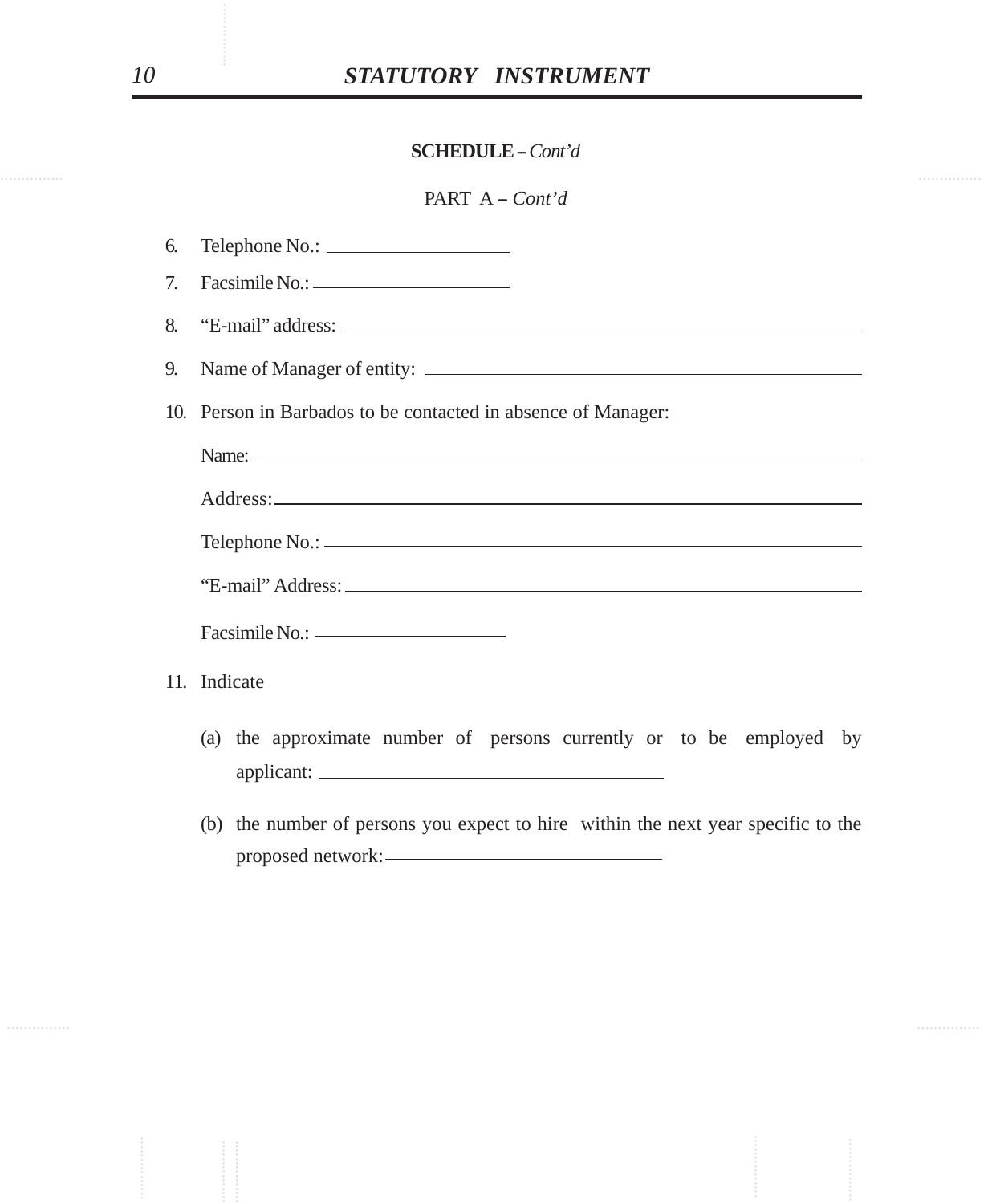#### **PART B**

*(Regulation 4(2)(c))*

### **SYSTEM AND SERVICE DETAILS**

The applicant shall provide the following information:

- **1.** Service or Trade Name (if any).
- **2.** Description of the telecommunication system to be installed, including system configuration, architecture and operation and if appropriate, how the system is interconnected with other public telecommunications networks or services.
- **3.** Description of the equipment (e.g. copper wire, fibre, radio transmitters/receivers, switches), the technical configuration and conformity information of each piece of equipment to applicable standards.
- **4.** The technical and operational configuration of the system proposed should be explained fully, the explanatory information shall include
- *(a)* a description of the equipment to be used, and its technical specification,
- *(b)* a statement of the equipment's conformity with applicable standards (i.e. confirmation of compliance with the ITU-T, ITU-R recommendations and other specifications or standards which are specifically relevant to the proposed service),
- *(c)* the source and availability of the equipment,
- *(d)* a clear diagram showing the conveyance of messages from the beginning (i.e. ways of accessing the applicant's system) to the end (i.e. termination of the message) with directional arrows marked on the diagram and labels indicating the company running each part of the network, and
- *(e)* a clear indication of where the applicant's system fits into the chain of conveyance of a call and what operation is performed by the applicant's system in respect of that call.

**5.** The geographic service area in which it is desired to provide service and to what number and categories of customer the services would be offered.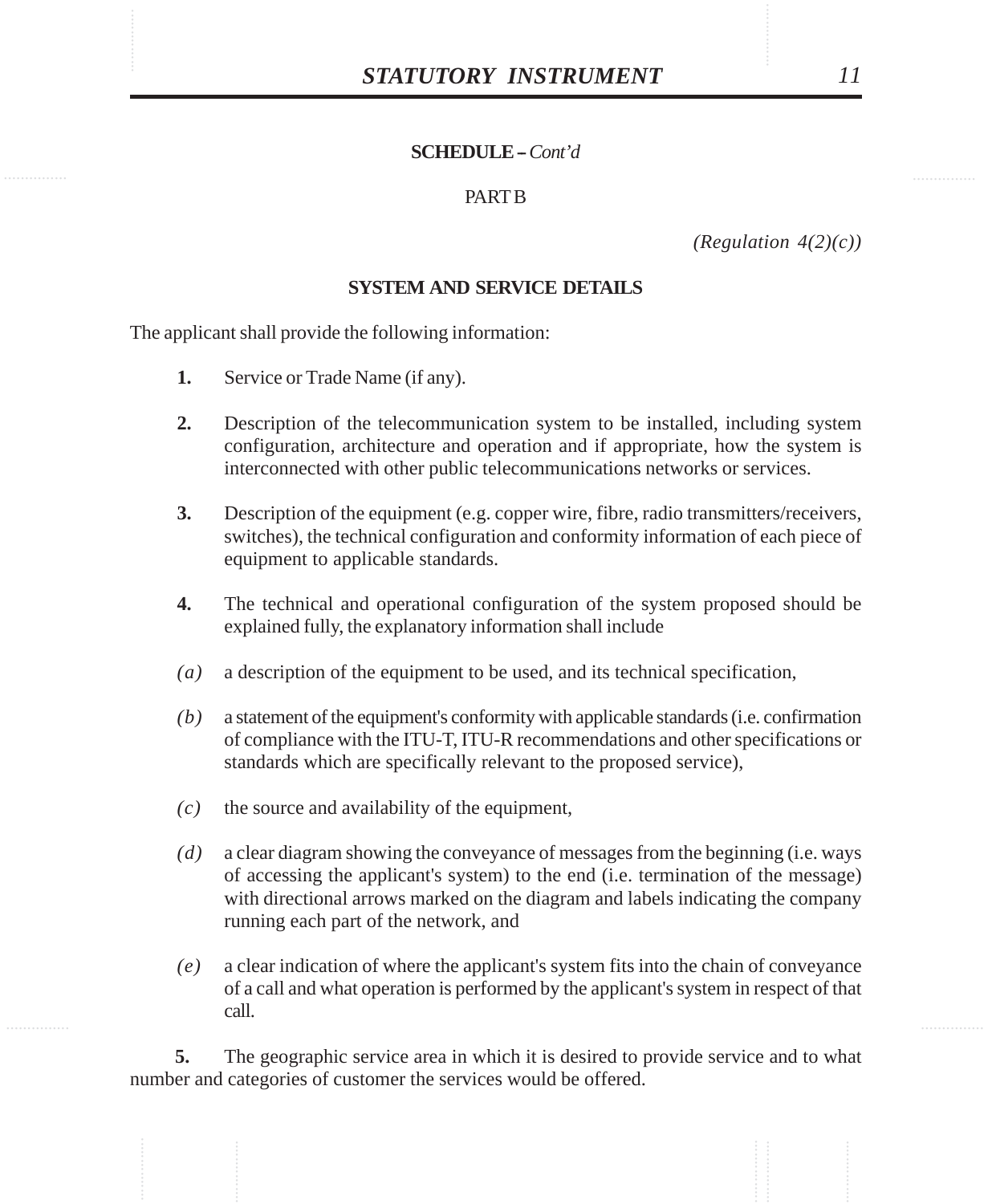### PART B - Cont'd

*Regulation 4 (2)(b))*

### **SYSTEMS AND SERVICE DETAILS - Cont'd**

**6.** Where there is a requirement for spectrum this should be indicated and a copy of your spectrum licence application must be attached to this application.

**STATUTORY INSTRUMENT**<br>
SCHEDULE-Cont'd<br>
DNRT B - Cont'd<br>
DNRT B - Cont'd<br>
SYSTEMS AND SERVICE DETAILS - Cont'd<br>
SYSTEMS AND SERVICE DETAILS - Cont'd<br>
SYSTEMS AND SERVICE DETAILS - Cont'd<br>
SYSTEMS AND SERVICE OF THE SPONS **7.** Description of services to be provided, the expected commencement date for the provision of services and the implementation programme if it is proposed to introduce the service in phases. Each of the services or products to be offered should be described - perhaps most easily under sub-headings for each group - for example, "basic voice", "basic data" and "value added services".

**8.** Special operational features.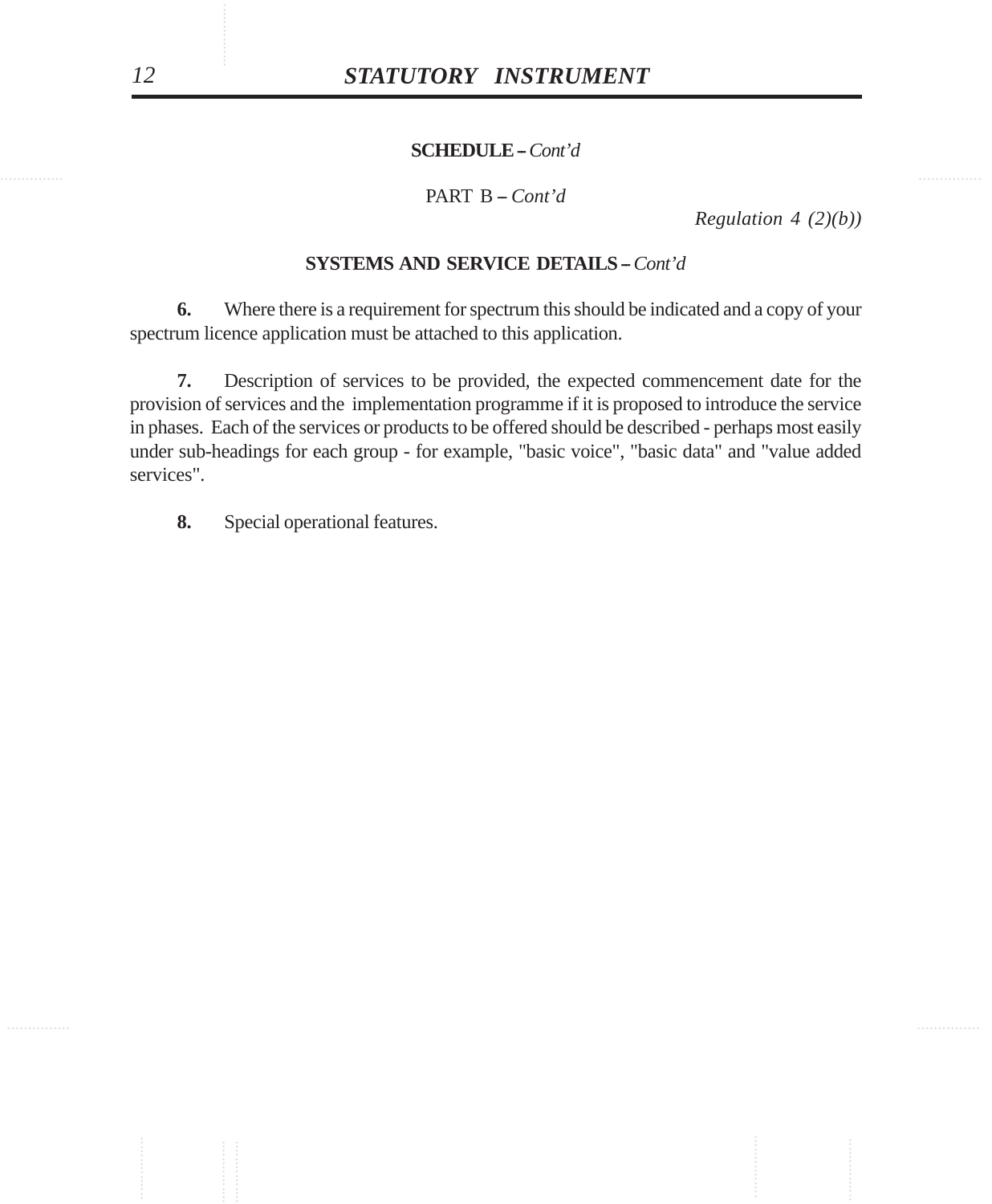# PART C

*(Regulation 4 (2)(c)*)

## **TECHNICAL SUPPORT DETAILS**

- 1. Decription of the technical support facilities in Barbados.
- 2. Decription of the technical personnel responsible for day-to-day operation and maintenance of the support facilities.
- 3. Description of the routine maintenance procedure.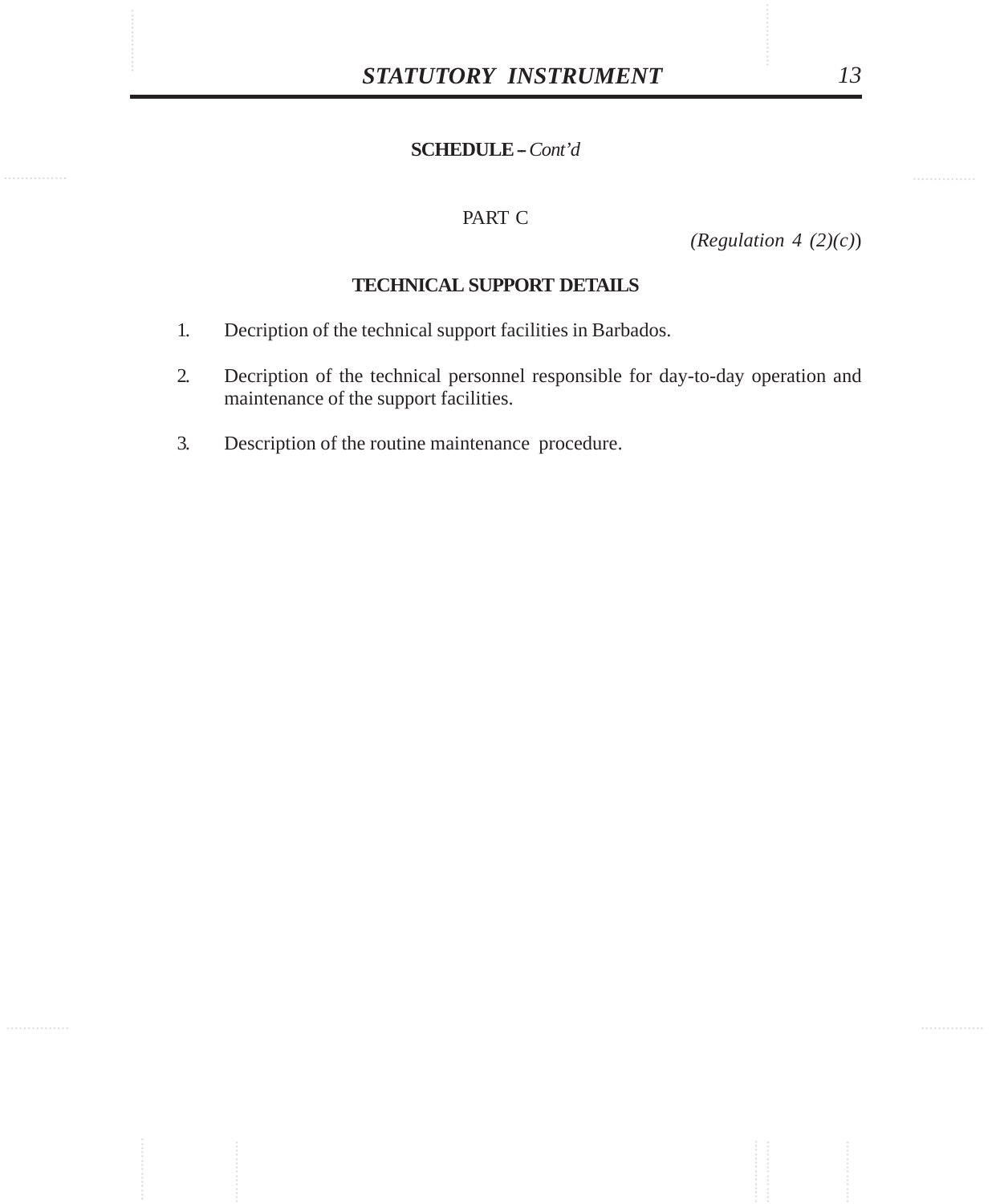## PART D

*Regulation 4 (2)(c))*

#### **EXPERIENCE IN TELECOMMUNICATIONS**

- 1. Please list your experience in telecommunications both in Barbados and Overseas.
- STATUTORY INSTRUMENT<br>
SCIEDULE Com<sup>+</sup>d<br>
PART D<br>
PART D<br>
EXPERIENCE IN TELECOMMUNICATIONS<br>
1. Please is your experience in telecommunications both in Barbados and Overnea<br>
2. Please state whether you or another company in 2. Please state whether you or another company in your shareholding structure described in Part C, paragraph 1, have applied for a licence or been refused a licence elsewhere.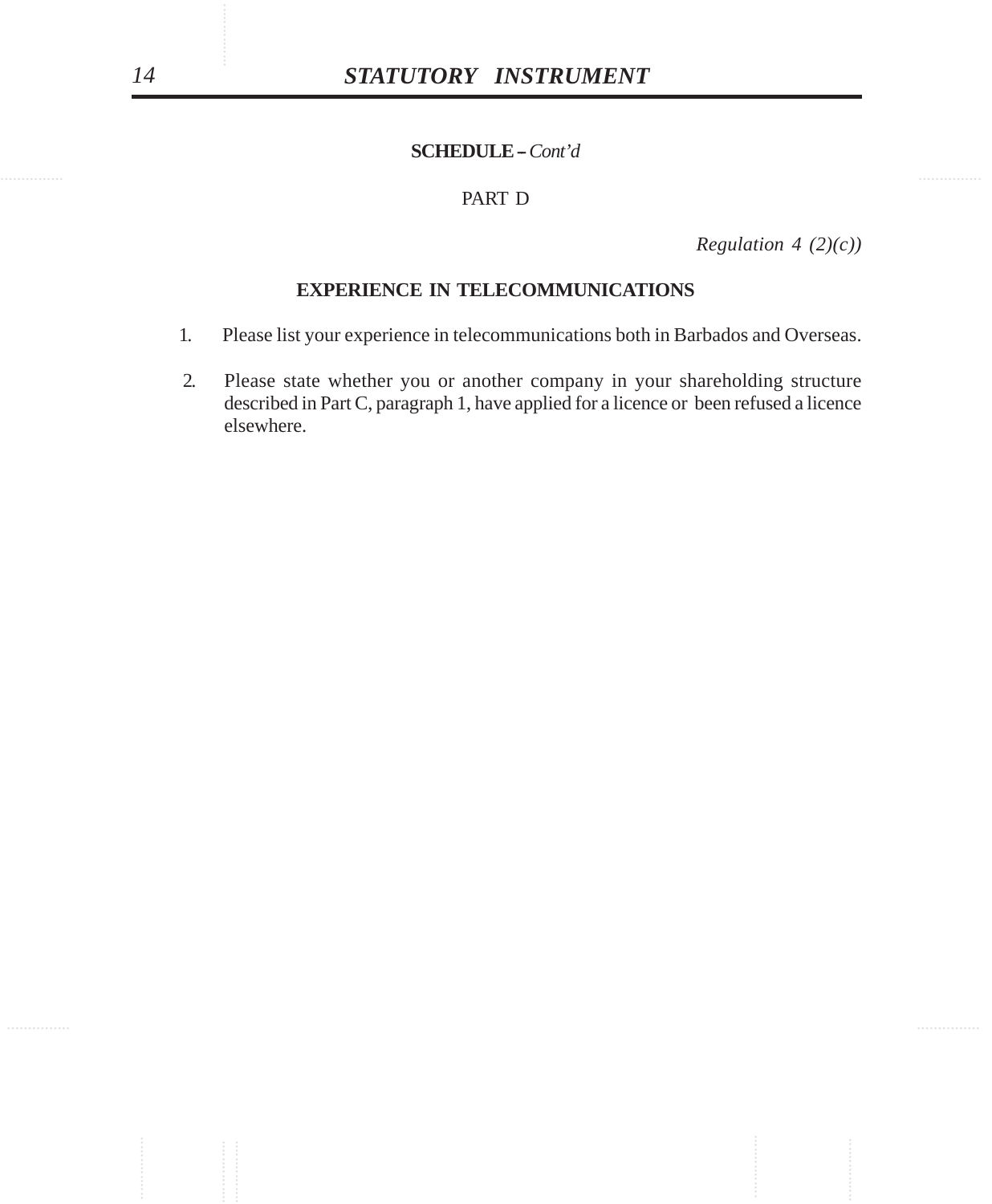### PART E

*(Regulation 4 (2)(c))*

### **1. Marketing strategy**

Referring back to the services or "products" listed in "services proposed" above, the applicant could usefully summarise its marketing strategy. What are the main target markets (e.g. other telecoms companies) or retail (e.g. business or domestic consumers) and what is the sales plan (e.g. direct selling through salesmen or advertising, or indirect selling through partnerships with retailers).

### **2. Business plan**

A summary business plan detailing committed and budgeted investment, anticipated revenues and a sign of when the applicant expects to move into profit on the proposal under consideration. The Minister is particularly interested in the security of financing.

#### **3. Management structure**

A description of the management structure with résumés of the careers of key members of staff to show their technical competence and experience. Contingency plans in the event of a system failure could usefully be referred to in this section.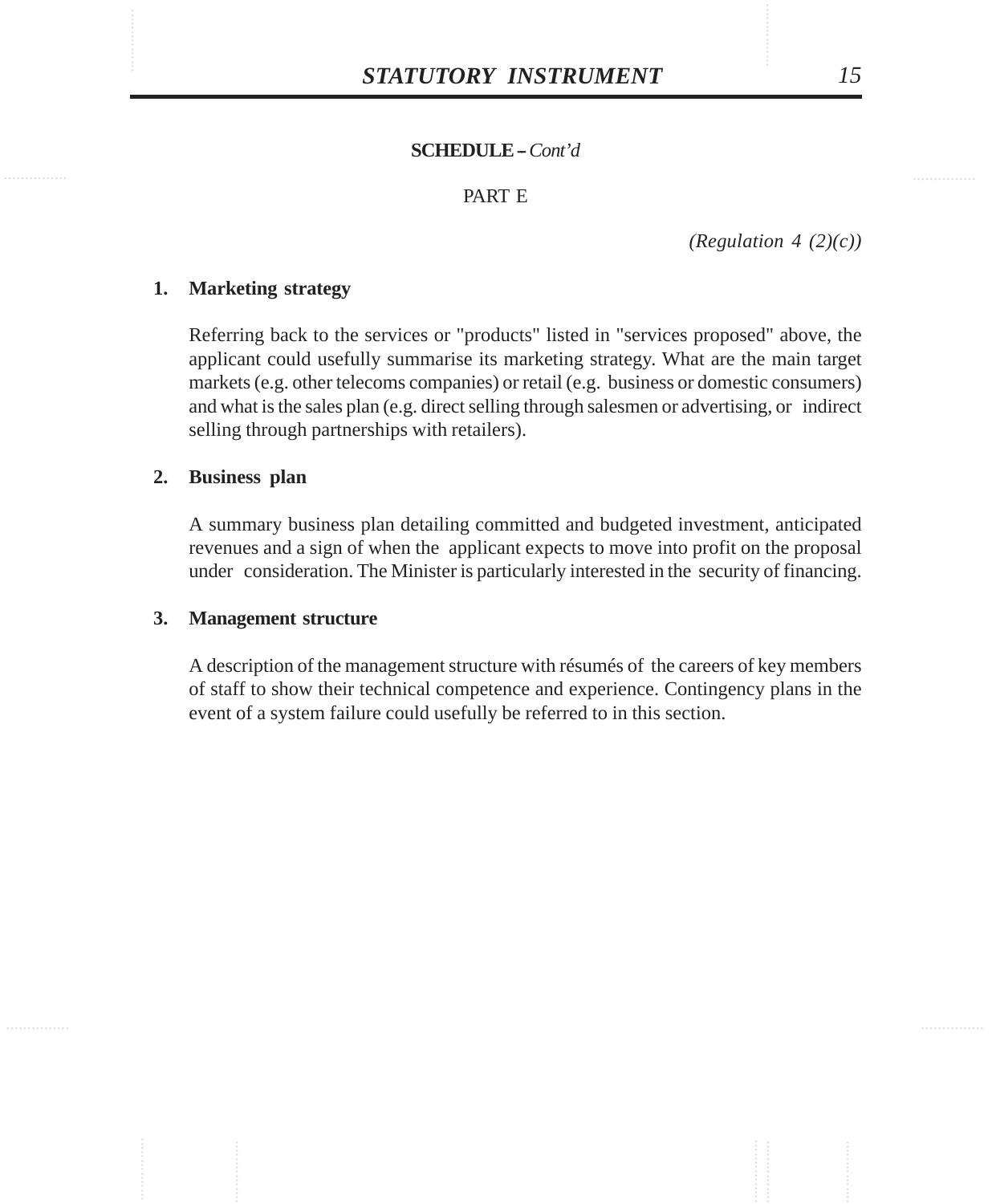#### PART F

*(Regulation 4(2)(c))*

#### **FINANCIAL INFORMATION**

The applicant shall provide

- **1.** A statement of accounts which shall contain
- *(a)* an income statement;
- *(b)* a balance sheet;
- ............... ............... ............... ............... ............... ............... *(c)* statement of investment portfolio and portfolio transactions; and
	- *(d)* a statement of changes in net assets.
	- **2.** An income statement referred to in paragraph (1) shall set out
	- *(a)* dividend revenue;
	- *(b)* interest revenue;
	- *(c)* other revenue;
	- *(d)* management fees;
	- *(e)* audit fees;
	- *(f)* directors' fees;
	- *(g)* other fees;
	- *(h)* other expenses;
	- *(i)* income before taxes; and
	- *(j)* net income for the accounting period.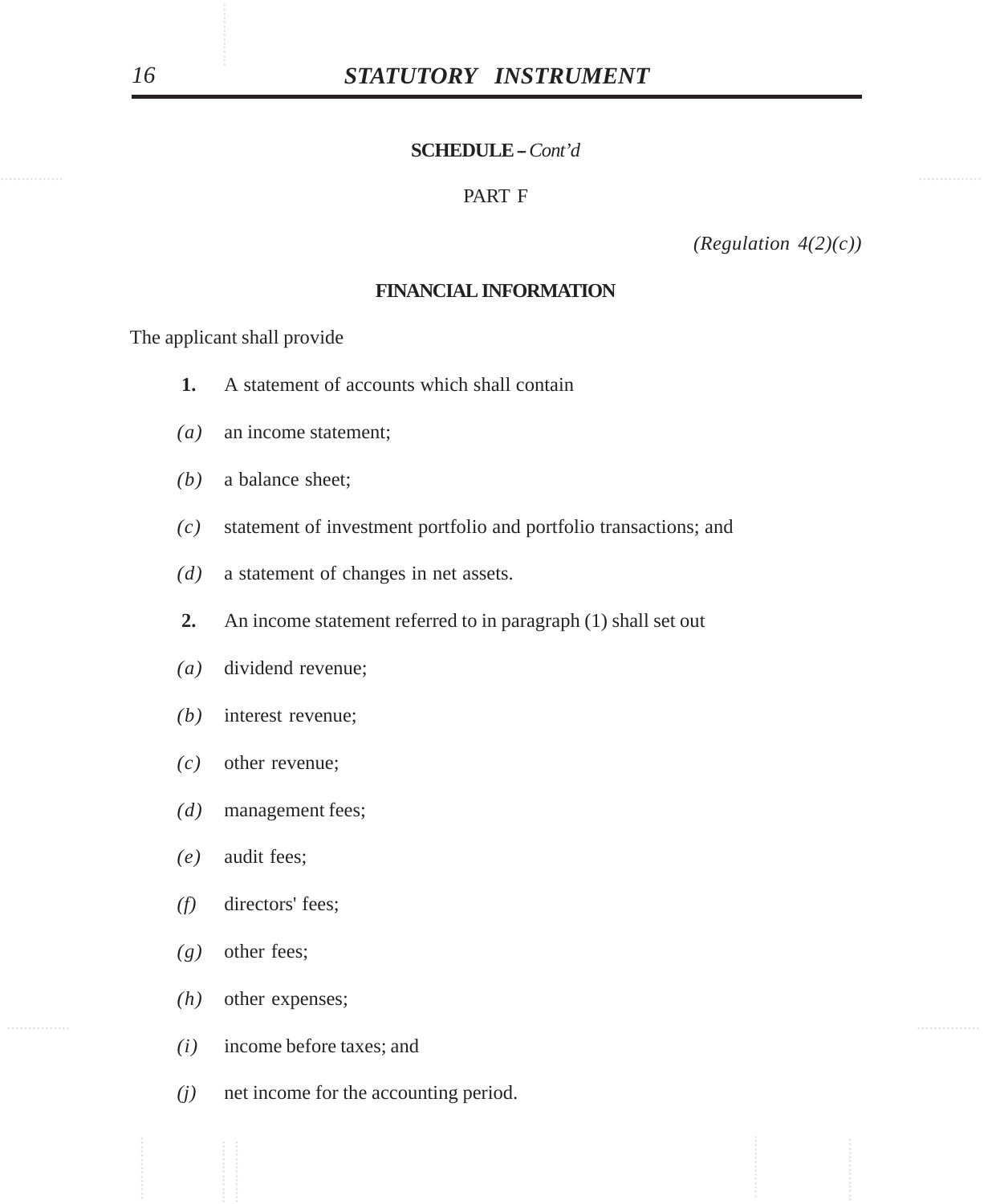PART F - *Cont'd* 

*(Regulation 4 (2)(c))*

- **3.** A balance sheet referred to in paragraph (1) shall set out
- *(a)* cash, term deposits and short term debt instruments, if such instruments are not included in the statement of investment portfolio;
- *(b)* dividends and accrued interest receivable;
- *(c)* accounts receivable;
- *(d)* description of assets;
- *(e)* total assets;
- *(f)* description of liabilities;
- *(g)* total liabilities;
- *(h)* aggregate proceeds on sale of services; and
- *(i)* realized profit or loss on trade.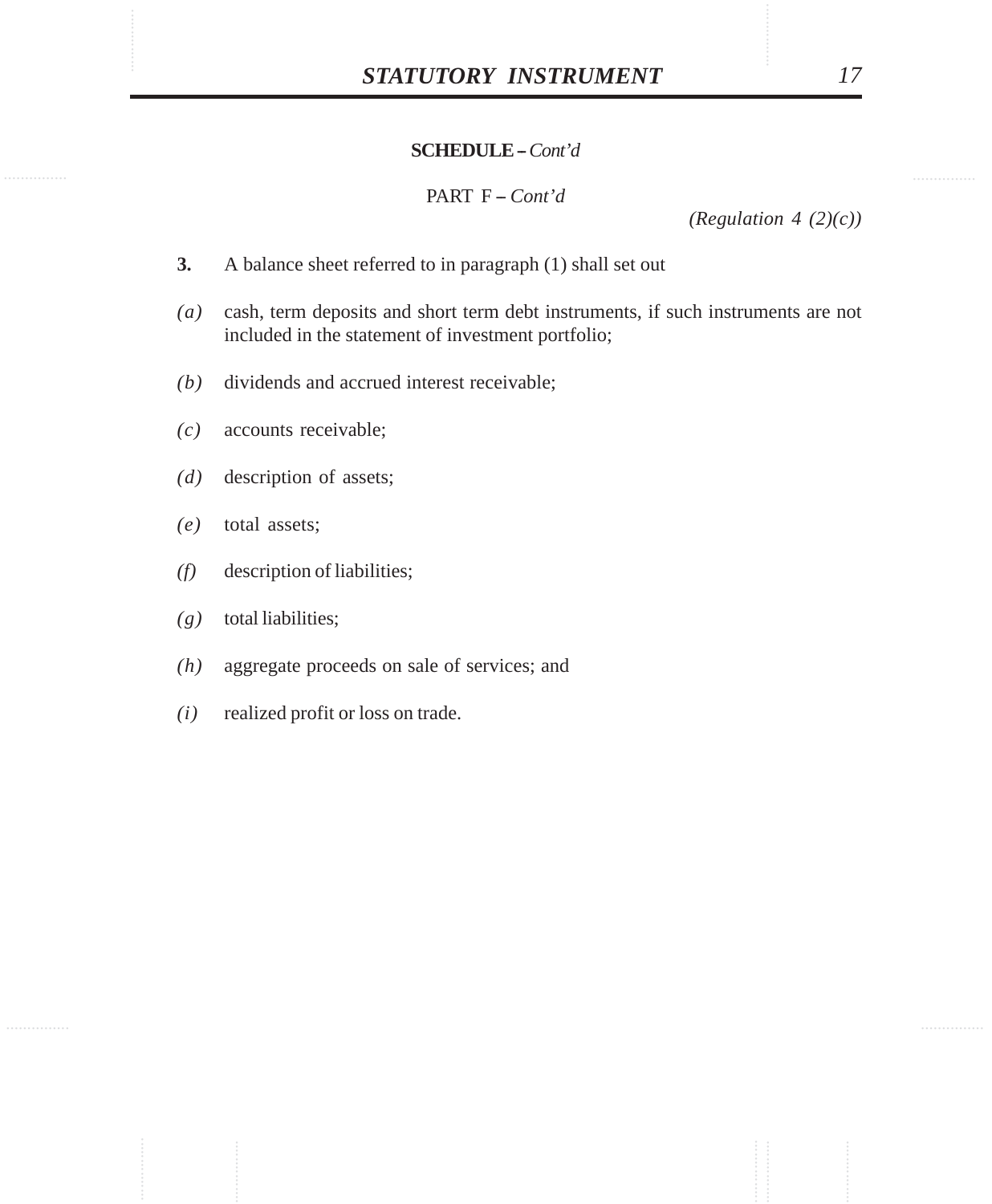# PART G

*(Regulation 4 (2)(c))*

#### **DOCUMENTARY EVIDENCE**

The application **must** also provide the following documents:

- **1.** A copy of Certificate of Incorporation and Business Registration Certificate.
- **2.** A certified list of current directors or a copy of "Notification of first secretary and directors" and where applicable, a copy of "Notification of changes of secretary and directors" issued by the Registrar of Companies.
- **STATUTORY INSTRUMENT**<br>
SCHEDULE Cont'd<br>
PART G<br>
DOCUMENTARY EVIDENCE<br>
(Regulation 4 (2)(c)<br>
DOCUMENTARY EVIDENCE<br>
he application must also provide the following documents:<br>
1. A correspond contribute to the following d **3.** Documents showing the authorised, issued and paid-up share capital and the current share holding structure of the company, e.g. "Annual Return" or "Return of allotments".
	- **4.** Audited reports of the company and its holding companies for the last 3 years (where applicable).
	- **5.** A budgeted Profit and Loss Statement for the proposed service for the first 5 years of operation. The statement should include the number of subscribers, planned system capacity, level of charge, annual revenue and costs.
	- **6.** Documentary evidence to demonstrate the financial capability of the company for providing the capital investment required. The financial document may be in the form of banker's confirmation on amount deposited or credit facilities available.
	- **7.** Brochure or catalogue of equipment or system to be installed.
	- **8.** Schematic diagram showing the technical set-up and connections.